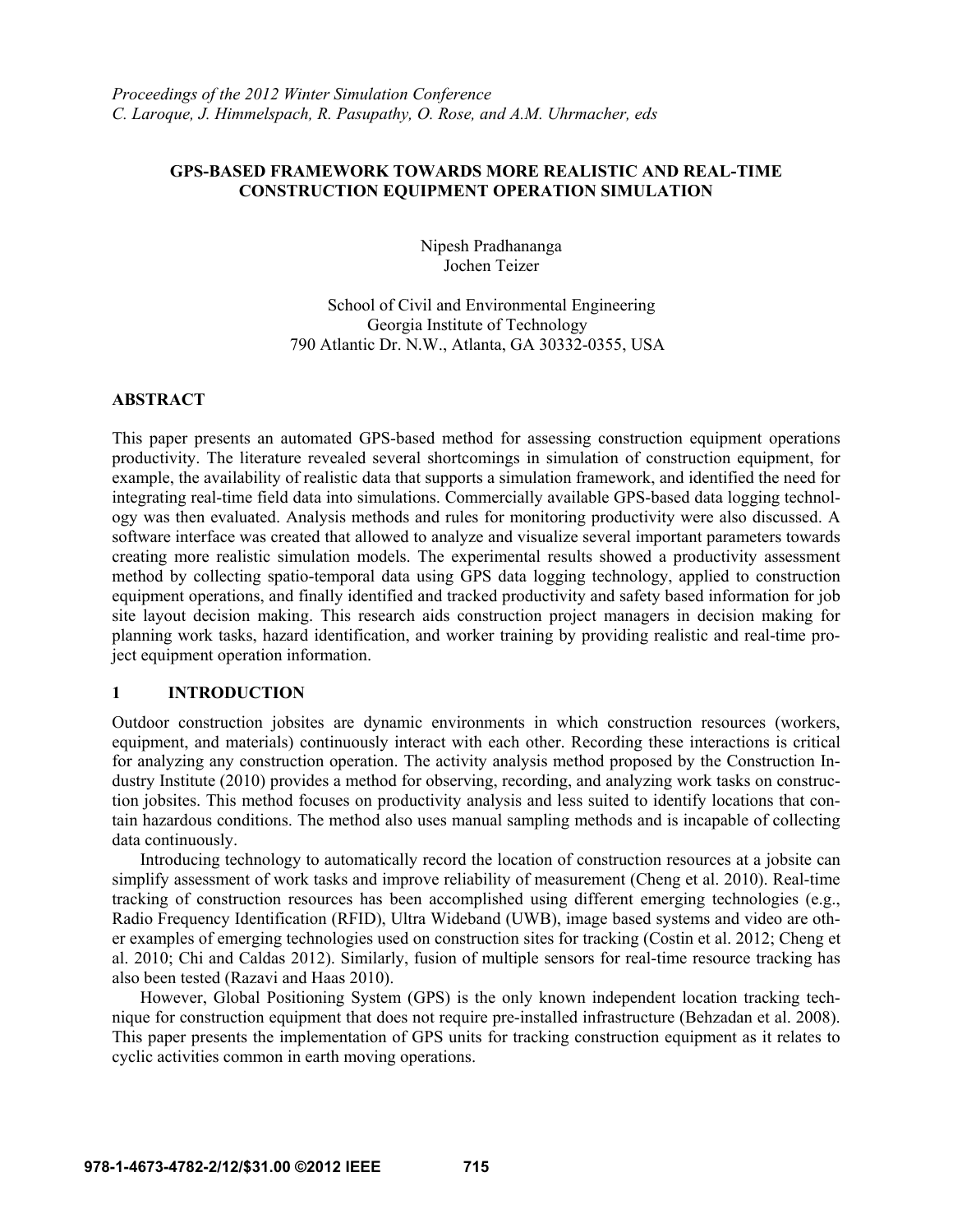## **2 BACKGROUND**

Hinze (2005) found that most injury rate measures used to evaluate safety performance are lagging indicators of safety and do not provide insights on the existing safety conditions. However, as measurement of leading indicators has begun, continuous data collection and data analysis has the potential to impact more rapidly the safety conditions on a construction jobsite. A theory is, if safety data would rapidly update, safety personnel could take preventive actions and prevent hazardous conditions from occurring. A common safety goal is to put adequate effort in place to achieve the goal of zero injuries; then every injury is preventable. Since the construction industry has yet to recognize existing risks rapidly (and in realtime), data is often gathered after-the-fact (Fosbroke 2004, Teizer et al. 2010). Technology exists that is capable of tracking real time spatio-temporal information. Often decision makers do not understand technology or investment-benefit. Cost, maintenance, size, scalability, reliability, data update rate and social impact of the technology are often criteria that are applied in decision making of implementing technology (Cheng et al. 2010) .

Oloufa et al. (2002) developed a collision detection system for construction equipment using GPS technology. Real-Time Kinematic (RTK) GPS has been used for controlling vertical accuracy of the earth's surface profiling and automated information reporting (Peyret et al. 2000, Li et al. 2005). The system consisted of a centralized monitoring system for waste management.

Commercial products exist that utilize highly precise GPS technology for outdoor applications such as in accurate agricultural, construction, and transportation (Ruß and Brenning 2010; Zheng et al. 2012; Cat 2012). Some recent academic studies focused on the analysis of GPS data for construction operations analysis (Hildreth et al. 2005) and tunnel construction utilizing iPhone and Personal Digital Assistant (PDA) technology for data collection (Xie et al. 2011). These, however, do not focus on continuous location data sensing as it could be applied in simulation models.

## **3 OBJECTIVES AND SCOPE**

This research focuses on implementing commercially-available stand-alone GPS units to track critical construction equipment on a real construction jobsite. There are two major objectives of this research: (1) to evaluate the performance of the technology in a simulated and rugged construction environment and (2) to illustrate how continuous tracking data obtained from this technology can be utilized to reflect the utilization rate of construction equipment on a job site. This research implemented low cost GPS data loggers which require no pre-installed infrastructure. More accurate GPS technologies are available in the market, but the researchers' intent was to implement a technology that requires little investment in cost (e.g., purchase or maintenance) and time (e.g., installation). This research does also not account for the limitations of some of the commercially-existing GPS data loggers, e.g., manual downloading of data at the end of the day. A platform was developed for visualizing and analyzing the collected data. The observed scenarios involved excavation and earth moving. Only critical construction equipment involving motion and interaction with other equipment on site were tagged. Limited by the technology, this research only dealt with an outdoor construction environment.

# **4 RESEARCH OUTLINE**

The research outline is shown in the flowchart in Figure 1. Before deploying the technology, an error analysis was completed to evaluate the system's performance in different environmental conditions. Instrumental error can play a significant role in experimental design and analysis of data. Data was then collected by installing the GPS data loggers on various pieces of construction equipment. The obtained continuous location data was fed into and processed by an analysis platform developed by the researchers. The analysis platform incorporated the site layout with the recorded spatio-temporal data for reporting valuable results regarding equipment utilization on the job site. These steps are described in the following sections.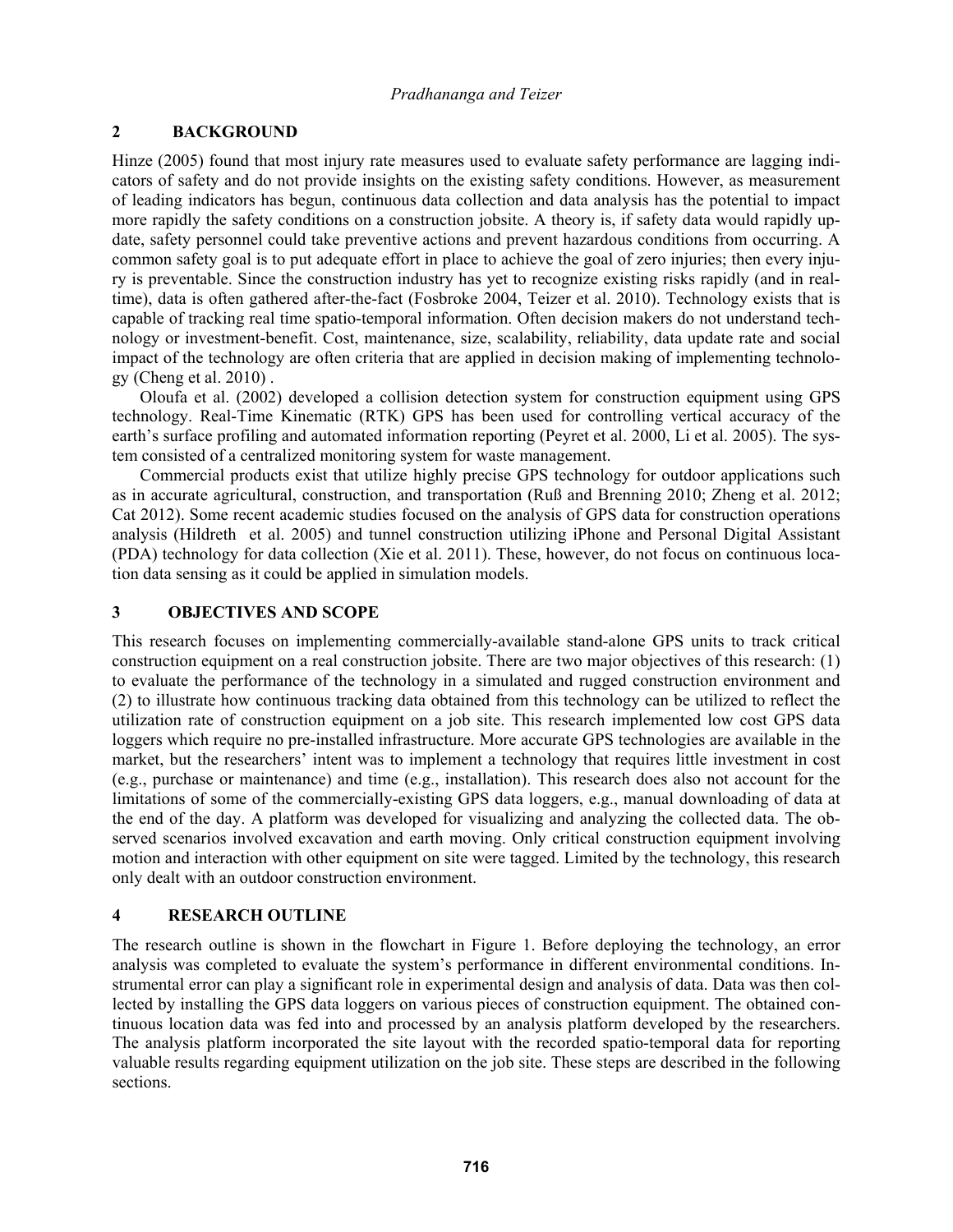

Figure 1: Research outline.

### **4.1 Instrument Error Analysis**

Commercially-available Wintec G-Rays 2 data loggers were used in this research. The data was collected in a continuous manner. The GPS unit was also equipped with a motion sensor to avoid recording redundant data when the unit was not moving. The accuracy of the units was tested in two scales: absolute global scale and relative scale. Absolute scale is the measure of correctness of the global coordinates logged by the units. Relative scale is the measure of deviations exhibited by the units when exposed to the same environmental conditions. Since multiple GPS data loggers were deployed on the same construction site at the same time, knowing its relative accuracy can give a good sense of the level of accuracy to be expected while studying the problem of spatio-temporal interaction of the construction resources.

The measure of accuracy of the units in absolute scale was done by comparing the coordinate logged by the unit to a known coordinate point (see Figure 2a). As shown in Figure 2b, ten GPS data loggers were placed in two rows (five units in each row) on a wood board. The distance from the center of the board to the center of each of the units was measured manually with a tape (to later relate the GPS loggers' position back to the benchmark point). The wooden board was oriented to the north for proper correction of these offsets. A guiding rectangle was marked around the benchmark point so that the center of the board coincides with the center of the benchmark point (Figure 2b). Readings were taken on all ten units. This process was repeated a total of 36 times. The experiment was conducted on a day with no precipitation and minimal cloud cover. Similar experiment on relative accuracy was conducted at a construction site located at Georgia Tech's campus (figure 2c). The selected site for the GPS data logger error analysis was different from the case study site that will be presented later in this paper.



Figure 2: (a) Benchmark point DG 2790, (b) Apparatus setup for test, and (c) Field trial setting.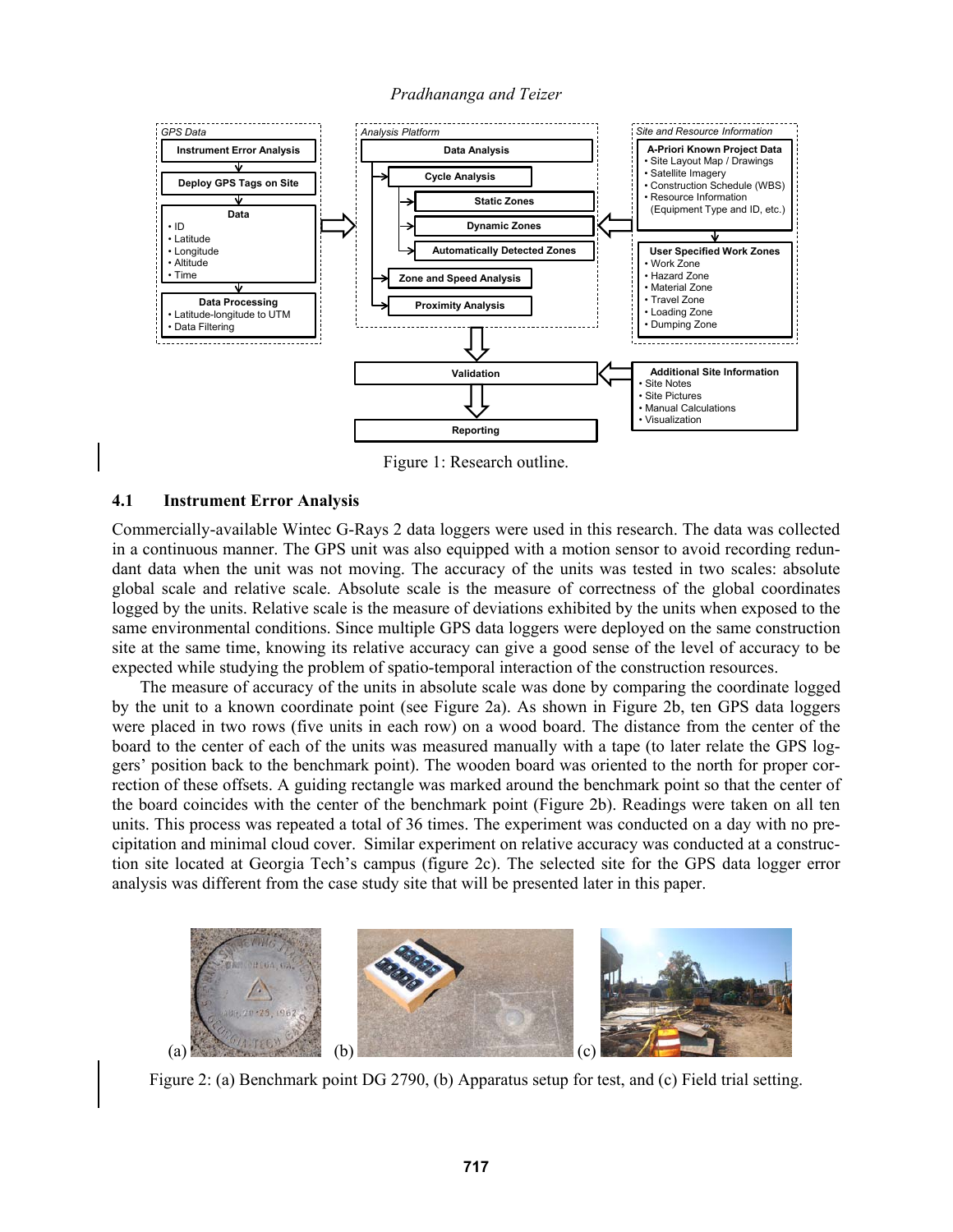## **4.2 Data Collection and Processing**

A case study was performed to collect continuous GPS data with the loggers. Ten GPS units were used. Each unit was set to its highest possible accuracy mode. The data logging frequency was 1 Hz. The GPS units were installed inside the equipment at the spot with maximum exposure to the sky (Figure 3a). Some pieces of construction equipment were tagged with two units for redundancy and relative error analysis (Figure 3b). Figure 3c shows a plot of the trajectory of an excavator during the course of a day using two data loggers. Data was collected for an entire work shift which ranged from four to more than twelve hours per day.



Figure 3: (a) GPS data logger mounted on a loader, (b) two units mounted inside an excavator, and (c) plan view of trajectory and orientation of the excavator.

Data was downloaded for each data logger in Comma Separated Value (CSV) format. The data was changed from latitude-longitude to Universal Transverse Mercator (UTM) for ease in computing and visualization. Reading the raw data file and assigning it to a data logger is done by a user interface discussed below. While importing the data into the system, it was initially filtered using a Robust Kalman Filter. Kalman filter has been widely used for filtering navigation data. Robust Kalman Filter also rejects outliers in addition to smoothing the signal.

# **4.3 Data Analysis**

A platform was developed in Visual C# 2010 for data visualization and analysis (Figure 4). A Matlab API was created for complex matrix manipulations. Raw data was imported into the platform using a user interface. Data was filtered and stored in a Microsoft Access (.mdb) database.



Figure 4: User interface to display GPS data and other site and project management relevant information.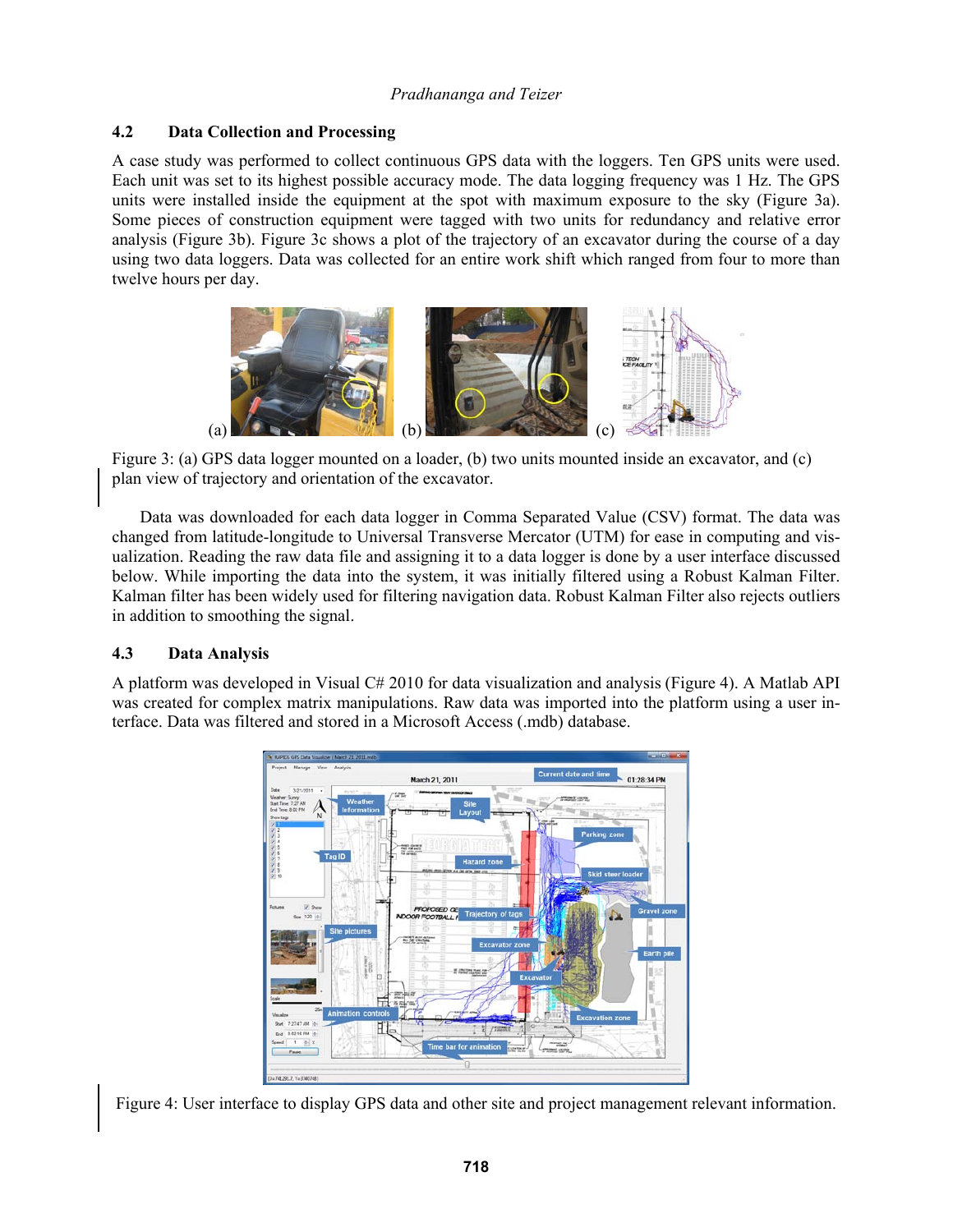An image and a separate color can be assigned to each data logger and trajectories of the data logger(s) can be plotted in specified color(s). Real-time animation showing the data logger movements can be visualized. Figure 4 shows the basic user interface that was developed. The background image was the site layout map which can be imported and plotted into the interface by specifying the top left and bottom right coordinates. Trajectory of the data loggers can be plotted on top of the site layout and the image selected will be displayed to represent the position of the data logger at selected time. Photos were taken from the site while monitoring the resources with the GPS data loggers. These photos can be loaded and displayed in left part of the interface. The photos corresponded to the current action on site and in time of the animation.

#### **Analysis of Cyclic Activities**

Cyclic activities are common in construction operations. A typical construction equipment cycle consists of four components: load time, haul time, unload time, and return time. Load time is the time spent by the equipment loading material. Haul time is the travel time from start zone (loading zone) to end zone (unloading zone). Unload time is the time taken by the equipment to dump the material and return time is the time it takes the equipment to travel from the dump zone back to the loading zone. Such cyclic activities can be automatically identified and analyzed using continuous data. The amount of material hauled can also be estimated if the capacity of the equipment is considered. Such data can then be used for equipment productivity analysis. This research only addresses the identification and analysis of equipment cycles. The following cases are used to determine a cycle:

*Fixed zone to fixed zone:* This analysis involves cyclic construction operations made from a fixed zone to another fixed zone on a site layout map. It means the starting and ending point of the cycle does not change as the operation continues.

*Fixed zone to dynamic zone:* This type of cycle is very common in linear repetitive projects like highway, pipeline work, canals etc. Cycles are made between a static fixed zone and another zone that changes its position over time. A static zone can be represented by the zones a user draws on the site layout map. The position of the dynamic zone is determined by a GPS data logger that is attached to the resource who changes its position. A radius the user decides specifies size of the dynamic zone.

*Dynamic zone to dynamic zone:* This analysis involves cycles made between a dynamic to another dynamic zone. The position of both zones change over time and travels made between these zones are analyzed each time based on the position of the zones at that instance of time.

#### **Zone and Speed Analysis**

Knowing the distribution of time spent by equipment in different zones can give a good understanding on its utilization. Equipment trajectories can be traced to see how often a piece of equipment entered a specified zone and how much time it spent in that zone. Another interesting piece of information construction managers liked to know was the speed equipment travels in different zones. Equipment traveling at a higher-than-normal (or user-specified) speed inside a hazardous work environment/zone would be considered unsafe. Also, internal traffic control (ITC) plans should be designed in such a way that construction equipment should enter hazardous zones at minimal number of times and spent as less time as possible in such zones.

#### **Proximity Between Two Resources**

Equipment working close to each other can cause hazards. Present methods of recording construction operations can record collisions after they occur. But, cases of near misses cannot be recorded without continuous recording of data. Since the locations of equipment are known at each time frame, proximity analysis can be done which can be used to identify cases where equipment operate closer to each other than the allowable threshold. By specifying a threshold distance and equipment, the number of times this proximity threshold is breached within a certain timeframe can be exactly determined. The time when they get closest to each other and the distance when they are closest to each other can also be determined.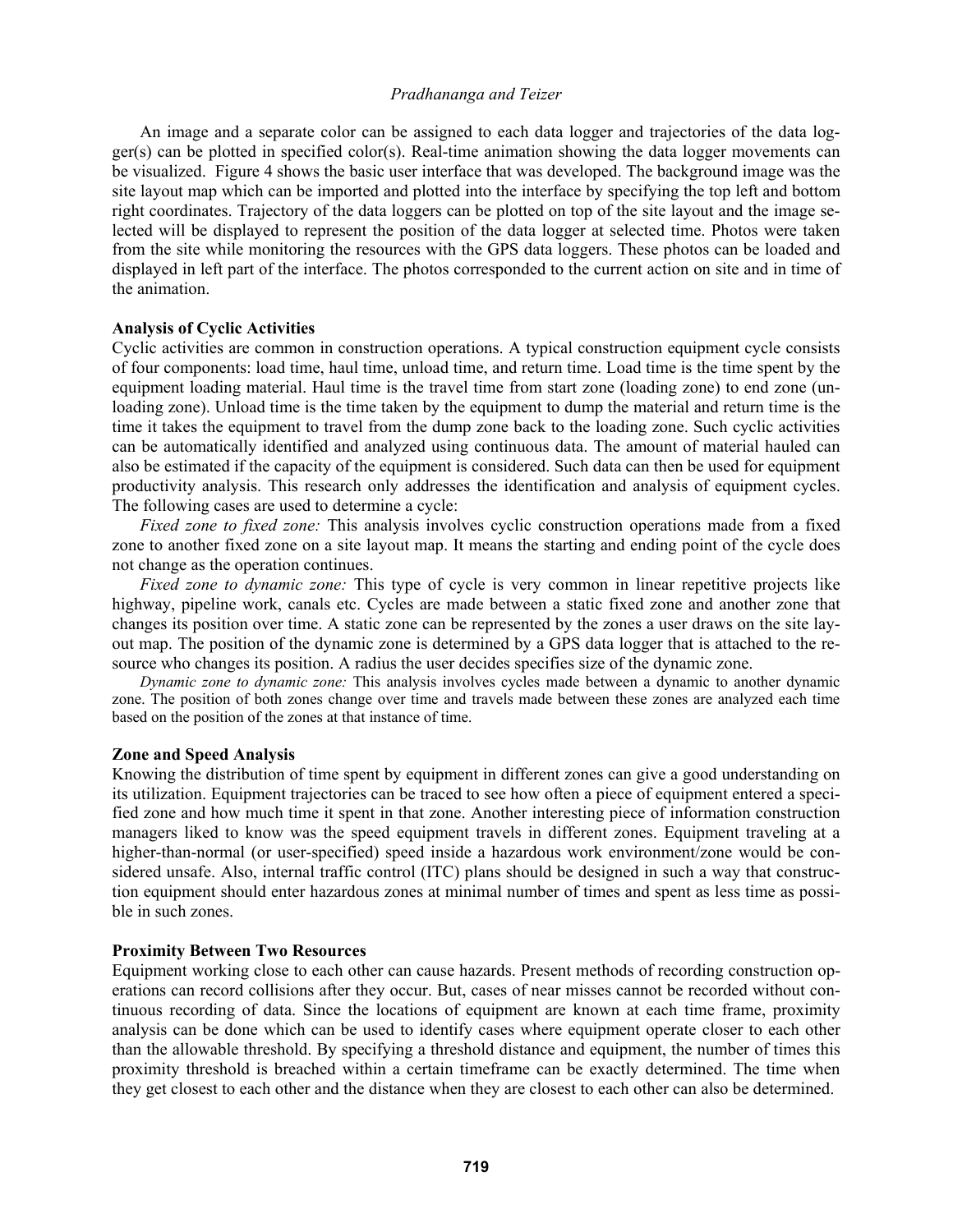# **5 EXPERIMENTS AND RESULTS**

Experiments conducted for instrument error analysis and implementation of technology in construction environment as discussed below. Figure 2c shows the scenery where the GPS data logging units were tested. Results to each of the experiments are presented under their corresponding headings.

## **5.1 Instrument Error Analysis**

The GPS data logging units were compared to the benchmark point. The maximum and minimum distances between the actual coordinate and the coordinate read by the data loggers was 1.36 m and 0.87m. The overall mean of the distances was 1.10 m and the standard deviation was 0.41m. The standard deviation was high compared to the value of the mean indicating high deviation of individual values from the mean. For the construction jobsite case study, data loggers installed inside construction equipment and hardhats could be obstructed by other construction resources such as overhead equipment cabins or materials. Overhead obstructions including roof positions or worker's head pose orientation continuously changes the exposure of the data logger to the sky. Such accuracy cannot be expected on a construction site. The later experiments will demonstrate the relative accuracy among the data loggers in such conditions.

An active construction site was chosen as the second site to test the units in a rugged construction environment. A facility was being built just next to the test point and there were buildings located on the other side of the construction site. There were numerous construction equipment and trees around the point simulating the environment of real data collection. This site was chosen to demonstrate the performance of the data loggers in a congested construction environment where the view of sky is limited. Figure 2c shows the working condition for this point. The analysis also showed a higher deviation compared to previous case. The mean deviation was found to be 2.15 m which is significantly higher than the previous case. The maximum and minimum deviations was seen to be 4.36 m and 0.68m.

Hence, the GPS data loggers were found to perform better under clear view of sky while the performance degraded with increasing obstacles. Standard deviations were high compared to the value of mean in all cases indicating that the readings were not consistent and can vary significantly. It should be understood that error level can change between data loggers. The above tests give a general idea about the extent of accuracy that can be obtained from the data logging units.

# **5.2 Data Collection**

The case study was done for several construction activities including earthmoving operations and pipe installation for a water management facility. A total of 1,400 linear feet of corrugated metal pipes (diameters of 72 inches and 96 inches) were installed with excavation depth ranging from 16-20ft. This system was used for collecting rain water for irrigation purposes. Construction equipment used in this operation was two excavators, one loader, one dozer, and one skid steer loader. Different combinations of tagging the data loggers to the equipment were done on different days depending on the construction schedule. For construction equipment with open cabins such as a compactor, the equipment operator was tagged instead of the piece of equipment.

# **5.3 Results to Automatic Analysis of Cyclic Activities**

## **Fixed Zone to Fixed Zone (defined by a user, manually)**

An example of cycles made between two fixed zones has been shown in Figure 5. In this case, a skid steer delivering gravel from a storage zone to a backfilling zone is considered. A zone named "gravel" has been defined by drawing a polygon over the site layout map using the developed user interface. An excavator is located at the backfilling zone. Since the excavator does not move during the course of data recording, a fixed static zone can be assigned to the backfilling area. Hence, a zone named "excavator" has been defined for this case.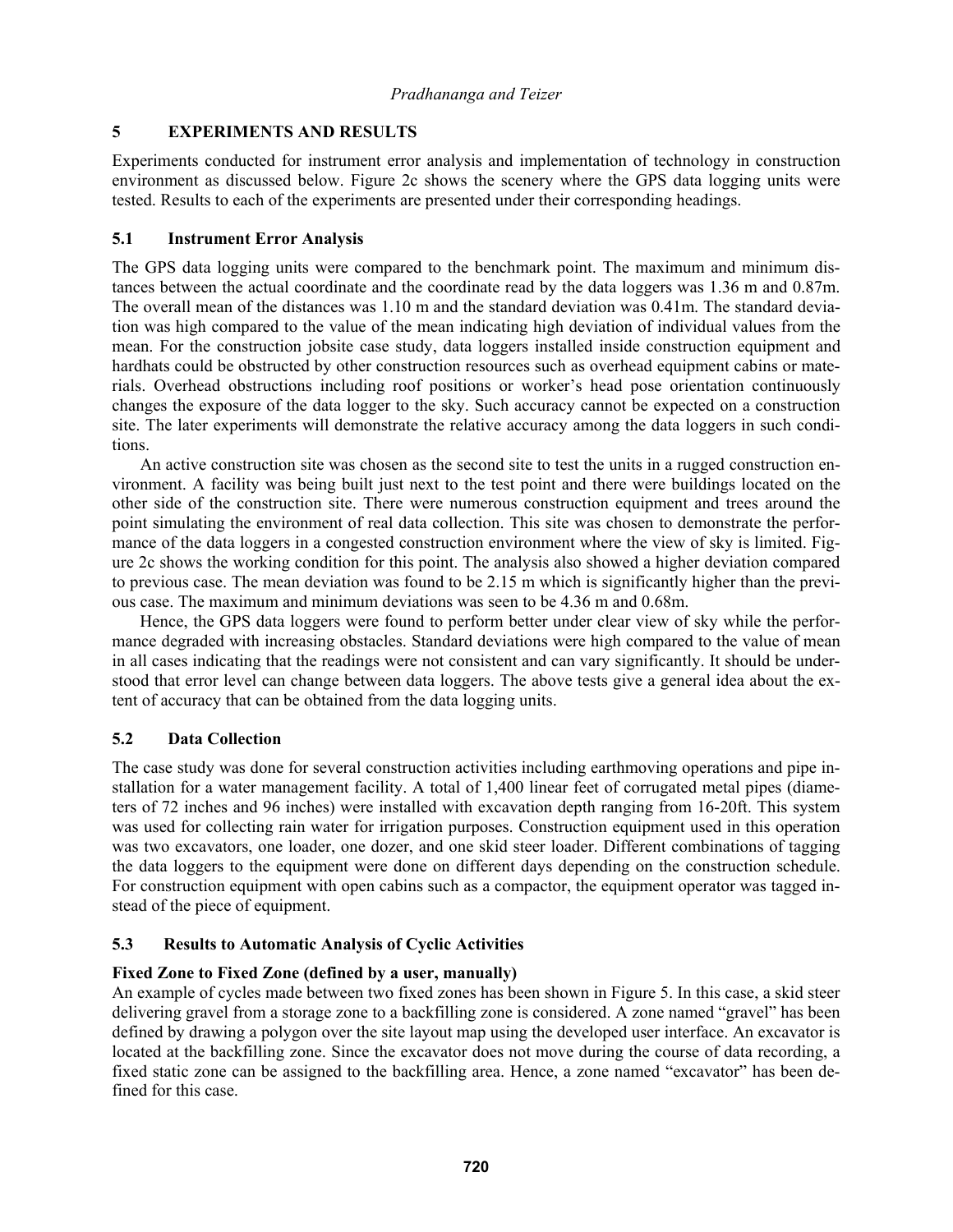

Figure 5: Cycle analysis – fixed to fixed zone (green and red).

Table 1 shows the results of the cycles a skid steer loader made between these two zones. "Start time" and "end time" indicate the time when the skid steer loader leaves one zone to travel to the other. The "direction of travel" indicates the traveling direction between the zones. "Return time" in this case represents the time it took the skid steer loader to travel from "excavator" to "gravel" after unloading gravel at "excavator" for backfilling. Similarly, "haul time" indicates the time it took the skid steer loader to travel from "gravel" to "excavator" (carrying gravel). "Cycle time" is the time it took the skid steer loader to complete one full cycle. "Unloading time" and "loading time" are the times the skid steer loader spent inside "excavator" and "gravel" zones, respectively.

| Travel [No.]   | Start time<br>[HH:MM:SS]         | End time<br>[HH:MM:SS]    | Direction of<br>travel<br>$[From \rightarrow To]$ | Distance [m] | Haul time<br>$[{\rm MM}:\!{\rm SS}]$ | Return time<br>[MM:SS] | Cycle time<br>[MM:SS] | Unload time<br>[MM:SS] | Load time<br>[MM:SS]     | Haul speed<br>[km/h] | Return speed<br>$[km/h]$ |
|----------------|----------------------------------|---------------------------|---------------------------------------------------|--------------|--------------------------------------|------------------------|-----------------------|------------------------|--------------------------|----------------------|--------------------------|
| 1              | 01:17:48 PM                      | 01:18:14 PM               | Gravel $\rightarrow$ Excavator                    | 43.20        | 00:26                                |                        | 01:51                 |                        | $\overline{\phantom{0}}$ | 5.98                 |                          |
|                | $\overline{01:}18:42 \text{ PM}$ | 01:19:11 PM               | Gravel ← Excavator                                | 50.28        |                                      | 00:29                  |                       | 00:28                  |                          |                      | 6.23                     |
| $\overline{c}$ | 01:19:39 PM                      | 01:20:05 PM               | Gravel→Excavator                                  | 44.48        | 00:26                                |                        | 01:35                 |                        | 00:28                    | 6.16                 |                          |
|                | 01:20:19 PM                      | 01:20:45 PM               | Gravel ← Excavator                                | 45.92        |                                      | 00:26                  |                       | 00:14                  |                          |                      | 6.37                     |
| 3              | 01:21:14 PM                      | 01:21:41 PM               | Gravel→Excavator                                  | 47.83        | 00:27                                |                        | 01:31                 |                        | 00:29                    | 6.37                 |                          |
|                | 01:21:51 PM                      | 01:22:19 PM               | Gravel ← Excavator                                | 47.87        |                                      | 00:28                  |                       | 00:10                  |                          |                      | 6.16                     |
| $\overline{4}$ | 01:22:45 PM                      | 01:23:19 PM               | Gravel→Excavator                                  | 43.23        | 00:34                                |                        | 01:54                 |                        | 00:26                    | 4.57                 |                          |
|                | 01:23:43 PM                      | 01:24:14 PM               | Gravel $E$ xcavator                               | 43.33        |                                      | 00:31                  |                       | 00:24                  |                          |                      | 5.04                     |
| 5              | 01:24:39 PM                      | 01:25:06 PM               | Gravel→Excavator                                  | 44.93        | 00:27                                |                        | 02:07                 |                        | 00:25                    | 5.98                 |                          |
|                | 01:25:36 PM                      | 01:26:08 PM               | Gravel ← Excavator                                | 48.17        |                                      | 00:32                  |                       | 00:30                  |                          |                      | 5.44                     |
| 6              | 01:26:46 PM                      | 01:27:13 PM               | Gravel $\rightarrow$ Excavator                    | 46.37        | 00:27                                |                        | 01:40                 |                        | 00:38                    | 6.19                 |                          |
|                | 01:27:30 PM                      | 01:28:02 PM               | Gravel ← Excavator                                | 49.20        |                                      | 00:32                  |                       | 00:17                  |                          |                      | 5.54                     |
| 7              | 01:28:26 PM                      | 01:28:54 PM               | Gravel $\rightarrow$ Excavator                    | 45.13        | 00:28                                |                        | 01:50                 |                        | 00:24                    | 5.80                 |                          |
|                | 01:29:12 PM                      | $\overline{01}$ :29:41 PM | Gravel ← Excavator                                | 51.22        |                                      | 00:29                  |                       | 00:18                  |                          |                      | 6.37                     |
| 8              | 01:30:16 PM                      | $\overline{01:}30:50$ PM  | Gravel→Excavator                                  | 47.78        | 00:34                                |                        | 01:53                 |                        | 00:35                    | 5.08                 |                          |
|                | 01:31:05 PM                      | 01:31:39 PM               | Gravel $E$ xcavator                               | 54.31        |                                      | 00:34                  |                       | 00:15                  |                          |                      | 5.76                     |
| $\mathbf Q$    | 01:32:09 PM                      | 01:32:37 PM               | Gravel→Excavator                                  | 47.49        | 00:28                                |                        |                       |                        | 00:30                    | 6.12                 |                          |
|                | 01:33:25 PM                      | 01:34:21 PM               | Gravel ← Excavator                                | 55.04        |                                      | 00:56                  |                       | 00:48                  |                          |                      | 3.53                     |
|                |                                  |                           | Min                                               |              | 00:26                                | 00:26                  | 01:31                 | 00:10                  | 00:24                    | 4.57                 | 3.53                     |
|                |                                  |                           | Max                                               |              | 00:34                                | 00:56                  | 02:07                 | 00:48                  | 00:38                    | 6.37                 | 6.37                     |
|                |                                  |                           | Average                                           |              | 00:29                                | 00:33                  | 01:48                 | 00:23                  | 00:29                    | 5.80                 | 5.62                     |

Table 1: Cycle analysis – fixed zone to fixed zone.

The time clock for a cycle starts/ends when the skid steer loader leaving the "gravel" zone returns to the "gravel' zone. Since the last cycle may not include any loading further loading, the total number of complete cycles will be one less than the number of travels listed in Table 1.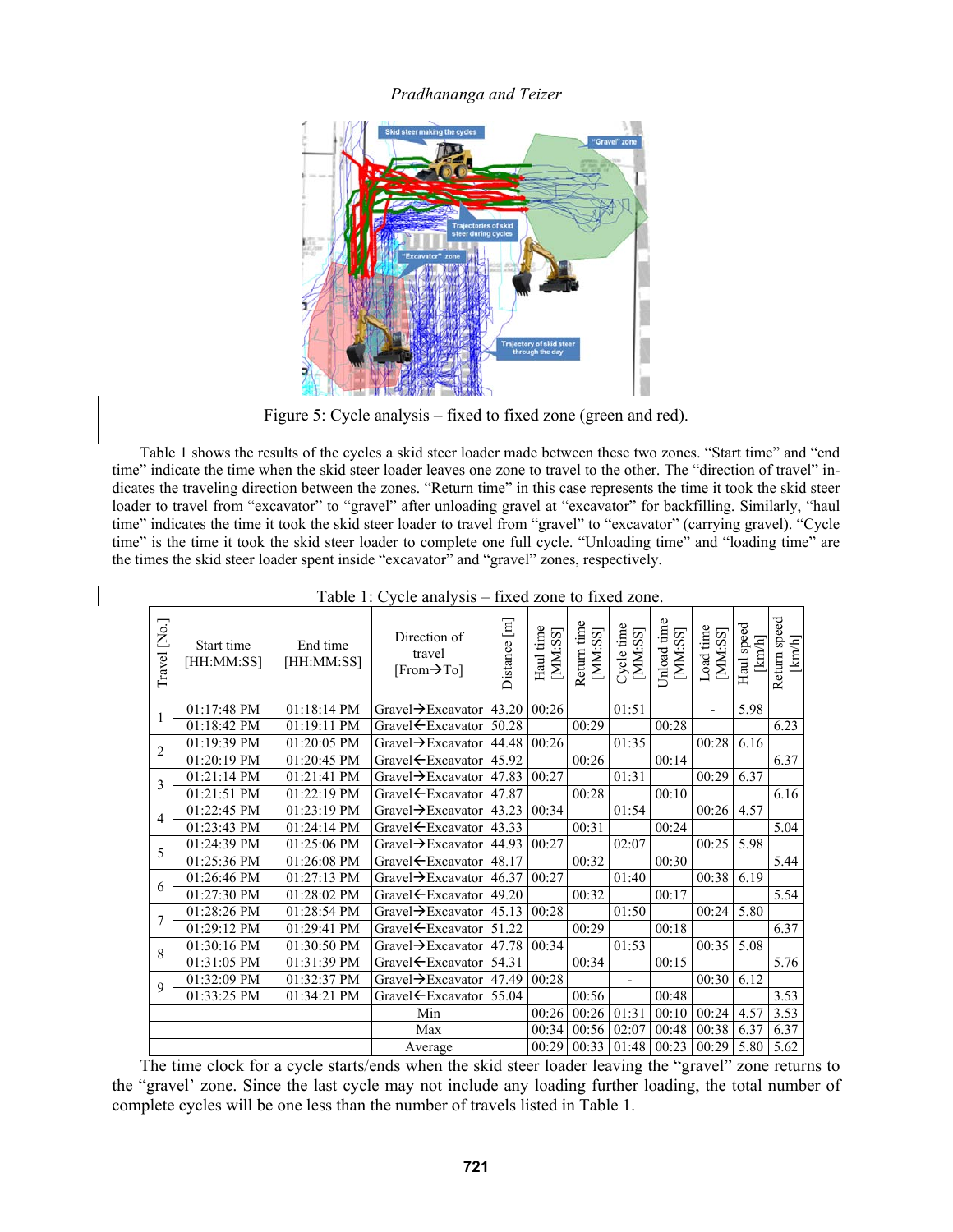Throughout the day, the skid steer loader made nine trips between the "gravel" and the "excavator" zones. The average haul and return times were 29 and 33 seconds, respectively. The return time was slightly higher than the haul time because the skid steer had to travel in reverse from the "excavator" back to "gravel" zone. The average loading and unloading times were 29 and 23 seconds, respectively. One can assume that loading takes more time than unloading material.

### **Fixed Zone to Dynamic Zone (defined by a user, manually)**

The left image in Figure 6 shows a loader that delivered gravel from "gravel" zone to an excavator tagged with GPS data logging unit. While the loader continues to deliver gravel to the excavator, it should be noted that the excavator moved its position from "position 1" to "position 2" (see Figure 6 (left)) during the course of the data collection. This example demonstrates a case where the excavator position changed only once.

The results show that the loader made 21 trips between the "gravel" and the "excavator" zones. A 15 m radius around the position of the excavator defined the unloading zone. Only cycles in which haul and return time were less than 10 minutes were considered. All other travels were discarded as they most likely involved other work activities of the loader. As explained, the excavator changed from "position 1" to "position 2" during the course of data collection. It was observed that the average haul and return time was 58 and 38 seconds, respectively. Since no significant change in the haul or return time for cycles to "position 1" or "position 2" was noticed, it was determined that the speed of the loader to position 2 increased to compensate for the time loss related to a larger distance. The variation of the haul and return time was high compared to the first case. The average cycle time was 3 minutes and 10 seconds. The average loading time was 1 minutes and 13 seconds while the average unloading time was 19 seconds. Loading time is the time taken by the loader to load the gravel but in this analysis, it started/ended at the moment the loader entered/left the "gravel" zone. It is likely that the loading/unloading time also includes some preparation time.



Figure 6: Cycle analysis: fixed zone to dynamic zone (left) and dynamic zone to dynamic zone (right).

## **Dynamic Zone to Dynamic Zone (defined by a user, manually)**

A wheel loader hauling earth from one excavator to another is shown in Figure 6 (right). The first excavator piled earth that a second excavator used for backfilling. Since the loader was not in operation most of the time on the observation day its operator was tagged. A 15 m radius around each excavator was considered as loading and unloading zone. The trajectories of the loader during the time span of hauling earth material lasted from 1:30-2:00 p.m. and are illustrated in Figure 6 (right).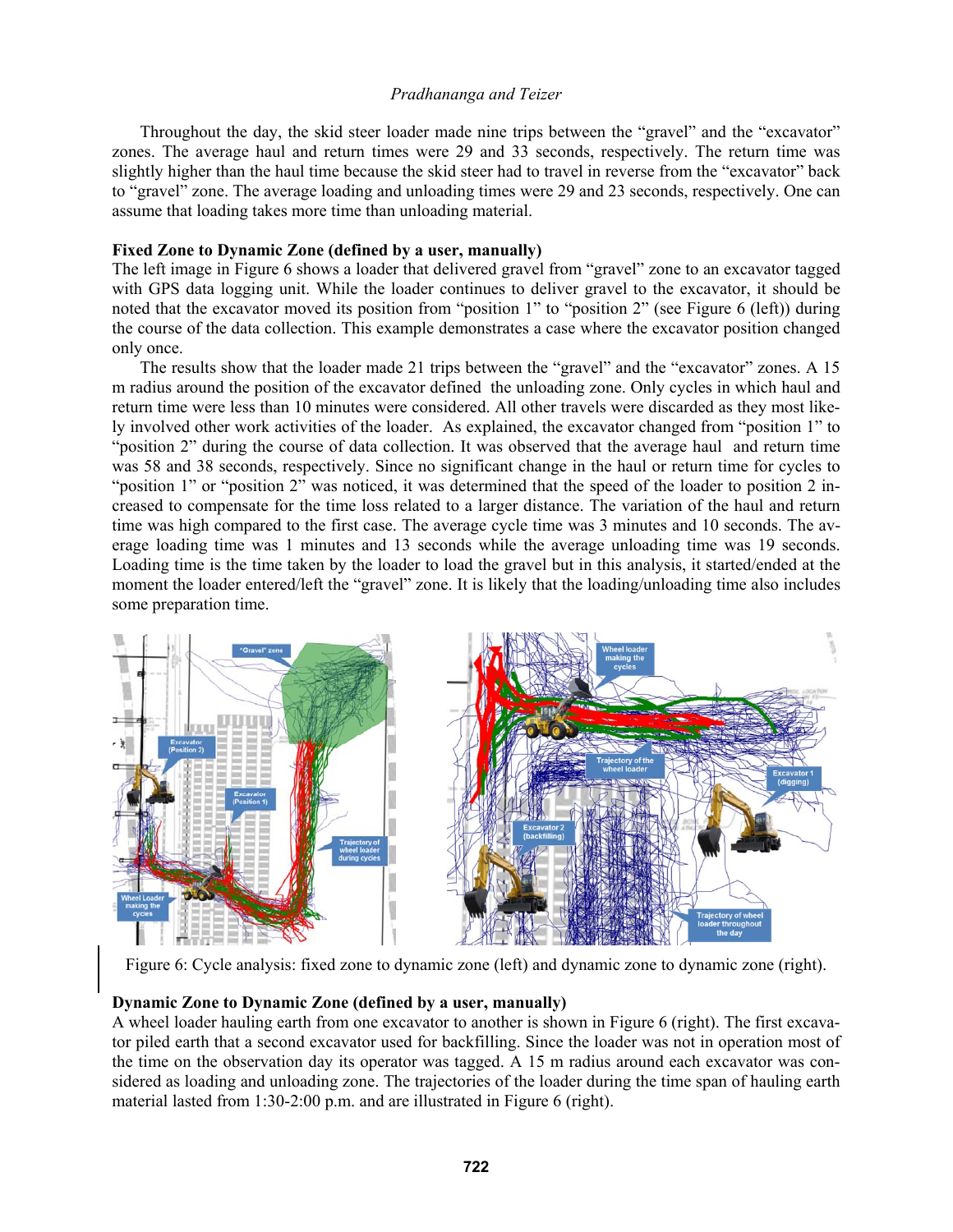A total of five trips were made during the time of observation. Average hauling and return time were found to be 27 and 26 seconds, respectively. The haul and return time were somewhat consistent as the travel segment was short. The average cycle time was 1 minutes and 44 seconds. The loading and unloading time were found to be 42 and 7 seconds, respectfully. The loading time is likely to be higher as normal as the loader had to wait for the excavator to pile up the earth and load it while unloading did not require any preparation time.

#### **5.4 Results to Zone and Speed Analysis**

The developed approach so far demonstrated that users can specify work zones and analyze cyclic equipment tasks. Zone detection can be automated if enough criteria are provided. The following scenario presents the analysis of a skid steer loader during the course of a work day. Data to a total of 11 hours and 59 minutes was available (08:02:59 a.m. to 08:01:58 p.m.). Figure 7 illustrates different work zones and grey-shaded trajectories of a skid steer loader. The results are summarized in Table 2.

Table 2 shows that the skid steer loader spent 8 hours in the work zone, 1 hour and 33 minutes in a parking zone, and 2 hours and 22 minutes in other zones. The time spent in the work zones only indicates that the skid steer was in the working area. This does not imply that the equipment was actually utilized. Hence, an analysis determined the amount of time it was actually in motion.

Table 3 shows that the skid steer was stationary for nine hours and 26 minutes during the 12 hour work day (or 79% of the total day). Out of the eight hours the skid steer loader spent inside the work zone, five hours and 50 minutes (or 73% of the time inside the work zone) was stationary time. Similar analysis was done for speed ranges from 0-2 km/h, 2-5 km/h, 5-10 km/h and more than 10 km/h. This comparison was done to compare the proportion of time traveled by the skid steer inside and outside the working zone. The statistics shows that it traveled at the speed of 0-2 km/h 4% of the entire work day and 5% of the time inside the working zone. The same analysis was done for travel speeds between 2-5 km/h, 5-10 km/h, and greater than 10 km/h. The results can be read in Table 3. The comparison showed that the proportion of speed distribution at which the equipment traveled inside or outside the working zone was not significantly different.



Figure 7: Zone and speed analysis.

Table 2: Summary of zone analysis.

| Type of Zone     | Entries in zone | Time spent in zone |
|------------------|-----------------|--------------------|
|                  | No.             | [HH:MM:SS]         |
| Work Zone        | 10              | 08:03:15           |
| Parking Zone     |                 | 01:33:12           |
| Other than work  |                 | 02:22:33           |
| and parking      |                 |                    |
| $\text{Zone}(s)$ |                 |                    |
| Total time       |                 | 11:59:00           |

Table 3: Summary of speed analysis.

|                 | All day            |             | Work Zone          |             |  |  |
|-----------------|--------------------|-------------|--------------------|-------------|--|--|
| Speed<br>[km/h] | Time<br>[HH:MM:SS] | $%$ of time | Time<br>[HH:MM:SS] | $%$ of time |  |  |
|                 | 09:25:55           | 78.71       | 05:49:45           | 72.37       |  |  |
| $0 - 2$         | 00:27:23           | 3.81        | 00:24:49           | 5.14        |  |  |
| $2 - 5$         | 01:20:08           | 11.15       | 01:09:53           | 14.46       |  |  |
| $5 - 10$        | 00:45:09           | 6.28        | 00:38:32           | 797         |  |  |
| >10             | 00:00:24           | 0.06        | 00:00:16           | 0.06        |  |  |
| Total           | 11:58:59           | 100.00      | 08:03:15           | 100.00      |  |  |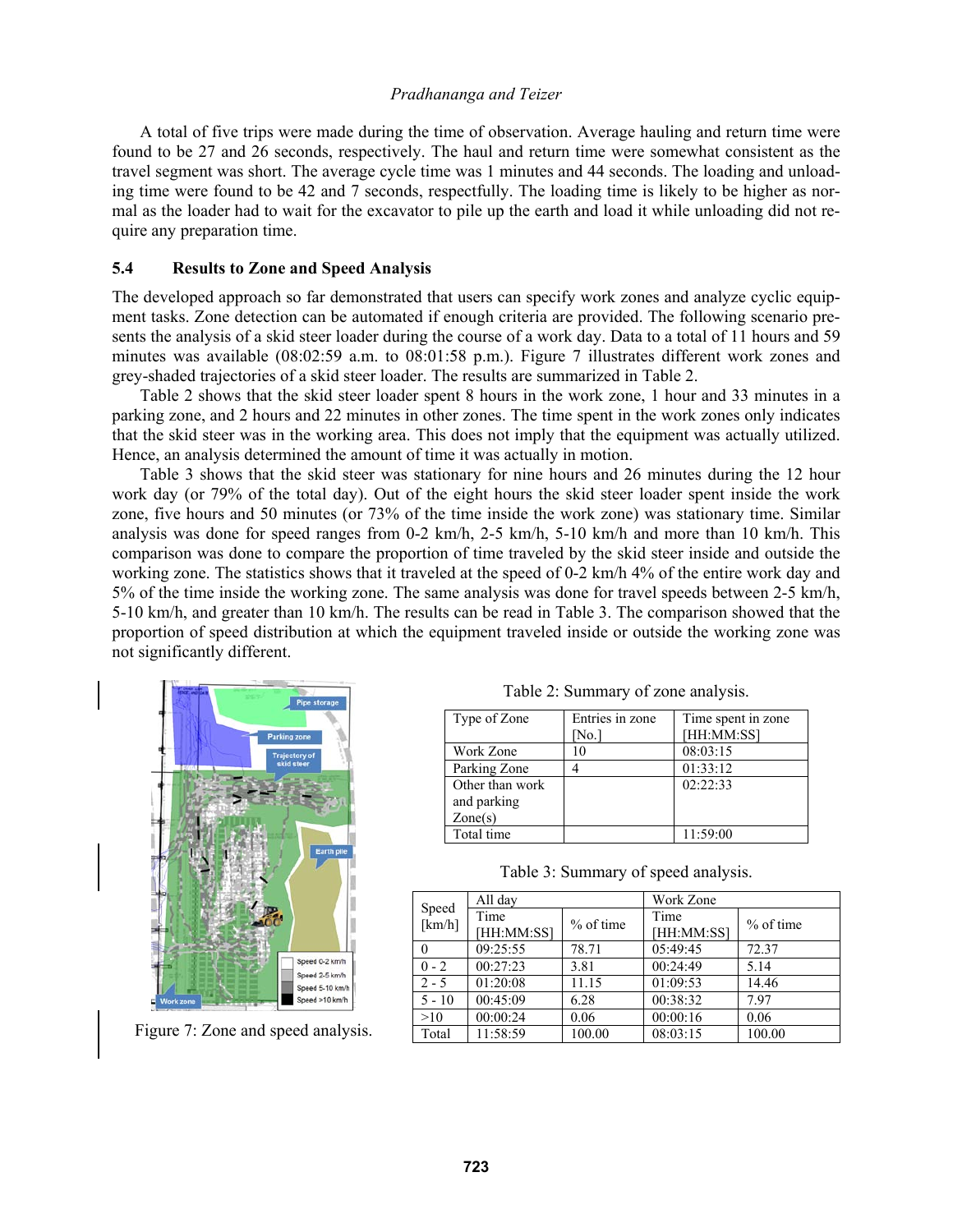## **5.5 Proximity Analysis Between Two Resources**

Table 4 shows the result of the proximity analysis between a skid steer and an excavator for an entire day. The same 12-hour dataset was used. The results show that the skid steer loader and the excavator came close in contact. For example, both pieces of equipment were 122 times closer than 10 m to each other on this specific work day. The total time spent in close contact to each other was 54 minutes and 46 seconds. The speed analysis resulted in information that the skid steer loader was in motion for 2 hours and 33 minutes on that work day. It spent approximately an hour near the excavator. Such knowledge shows that the skid steer loader was working near the excavator quite a bit of time. It should be noted that even if the equipment were stationary at a given time, this analysis would consider it as "in proximity" to the excavator. The minimum distance between the skid steer and excavator was 2.24 m at 8:11:10 a.m. Adding potential GPS measurement errors may slightly increase/decrease this distance.

| Occurrence of less | Start time    | End time      | Closest dis-   | Closest distance at time |  |  |
|--------------------|---------------|---------------|----------------|--------------------------|--|--|
| than $10m$ [No.]   | [HH:MM:SS]    | [HH:MM:SS]    | tance $[m]$    | [HH:MM:SS]               |  |  |
|                    | 08:11:02 AM   | 08:11:14 AM   | 2.24           | 08:11:10 AM              |  |  |
|                    | $11:18:27$ AM | $11:18:33$ AM | 8.90           | 11:18:31AM               |  |  |
| .                  | .             | .             | $\cdots\cdots$ | .                        |  |  |
| .                  | .             | .             | .              |                          |  |  |
| 121                | 06:48:17 PM   | 06:48:46 PM   | 3.01           | $06:48:39 \text{ PM}$    |  |  |
| 122                | 07:31:06 PM   | 07:36:54 PM   | 6.39           | $07:36:42 \text{ PM}$    |  |  |

Table 4: Proximity analysis between skid steer and excavator (threshold=10m).

# **6 RELEVANCE TO SIMULATION**

The presented analyses have potential to significantly impact on designing realistic simulation models and validating existing models. The analyses has been discussed along with its relevance to simulation.

# **6.1 Analysis of Cyclic Activities**

Simulation of cyclic analysis requires a good understanding of all the components of a cycle, namely, load time, haul time, unload time, and return time. The results obtained from a simulation model depend upon these inputs. Like any computer model, garbage-in-garbage-out also applies to simulation models. That means, however robust a simulation model is, if the values of input parameters are not realistic, the output will not be realistic. Hence, the proposed approach can be implemented to check the validity and formulate a feedback mechanism to improve existing simulation models. The input parameters are calculated based on actual data from the site. Input modeling can be done on the collected data to obtain realistic values and statistical distribution of the parameters. Input modeling includes histogram analysis and goodness-of-fit tests for possible statistical distribution. It is also equally important to choose appropriate type of cycle for realistic results. If we consider a trenching operation where an excavator is excavating a trench and a dump truck is dumping the earth to a specific area, static to dynamic cycle should be chosen. It is also likely that the cycle time will change gradually as the trenching operation progresses. However, for a case of an excavator loading a dump truck to haul a designated earth pile to a backfilling zone, static to static cycle should be considered. Here, the cycle time should remain more or less constant.

# **6.2 Zone and Speed Analysis**

Availability and working time of crucial equipment are important parameters for a simulation model. Availability of equipment at a specific zone can be determined using zone analysis. For a piece of equipment to be functional, it should not only be available but also be in operation. This approach considers movement of the equipment to analyze its operation time. Currently, only speed of the equipment has been considered in this paper as an indication of equipment being in operation while other parameters like orientation are also equally important. Activities should be simulated based on the availability of the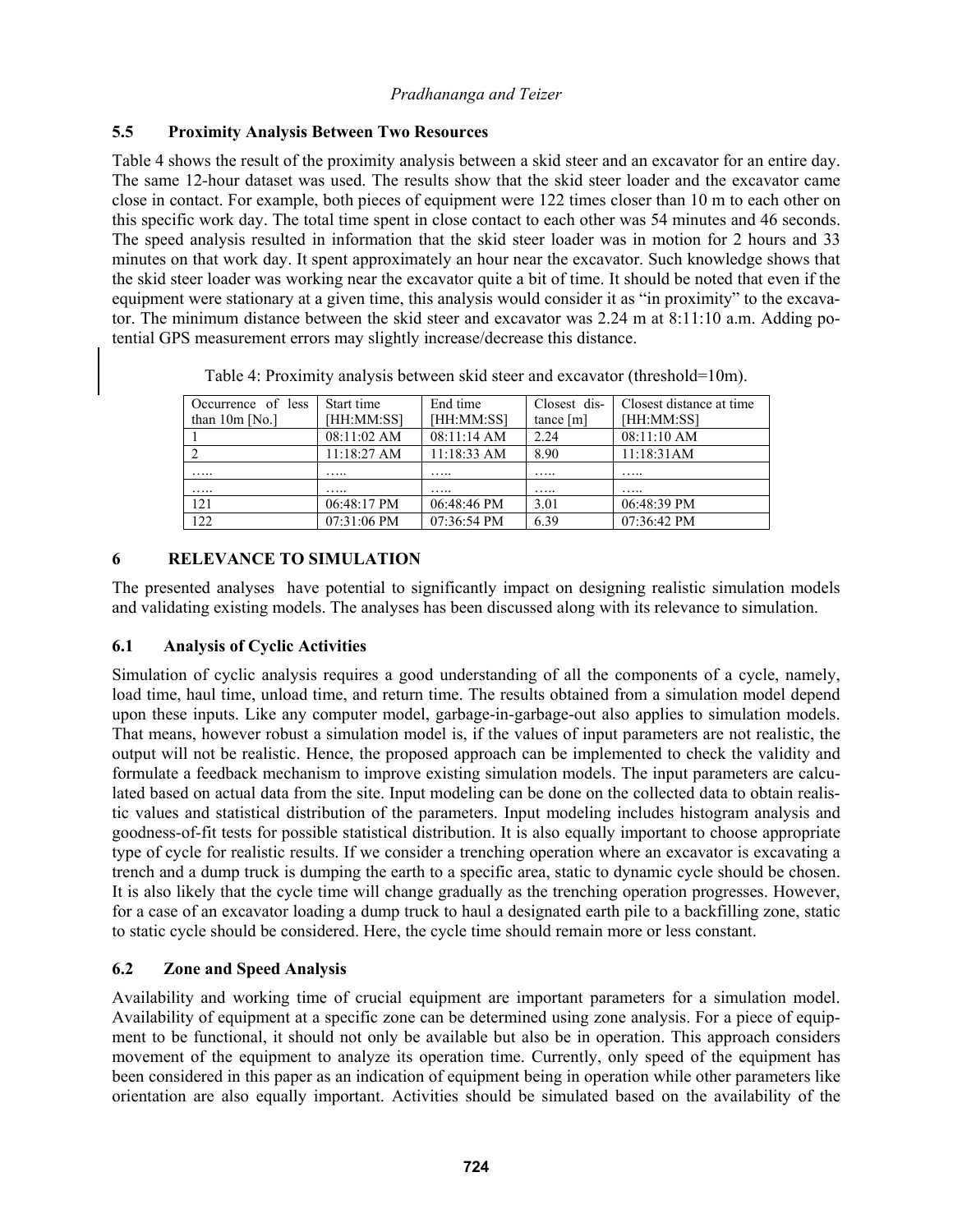equipment. Alternatively, if critical equipment needs to be utilized for different activities on a particular day, its utilization can be optimized by simulating its operation time to different activities so as to maximize productivity and minimize cost. This analysis can be used for cross checking actual site condition with simulation model in that case.

### **6.3 Proximity Analysis Between Two Resources**

Proximity analysis can give valuable information about congestion on site. For example, proximity analysis among dump trucks can give an insight on the area where they come closer to each other than the distance desired for smooth cycles. The area where such proximity breaches happen can be detected and simulation model can be modified to address congestion in that zone. Analysis of a dump truck's speed can yield waiting times. Based on the location of the zone, traffic control plan(s) can be revised to avoid congestion or allocation of waiting time might be required at those zones to represent the actual site condition. However, all proximity conditions might not be congestion. Considering a two way path comprising both hauling and return path, the dump trucks may come close when they are passing besides each other in opposite direction. In this case speed analysis will be required for detecting congestion. In case of a dump truck waiting to enter a narrow hauling path in which only one vehicle can pass at a time, zone as well as proximity analysis needs to be implemented together to determine congestion and waiting time.

## **7 CONCLUSIONS**

This paper demonstrated the use of GPS data logging technology for tracking and analyzing operation of equipment resources on a construction site. The developed approach presents new findings on how such spatio-temporal data can be analyzed. Applications for construction simulation, job site layout analysis, productivity, and safety analysis were discussed. Specifically, this paper presented several cases with data obtained from continuously tracking resources. It was shown that once data is processed it can be used for understanding the utilization of construction equipment as well as analyzing working conditions on a site. A user interface was created that allows manual and automatic identification of work zones. Data to equipment cycles was collected and analyzed using manual and automated work zone detection approaches. Additionally, equipment position and speed was analyzed to determine the proximity of equipment to others. Based on the findings, pro-active measures (leading indicators) can be taken to better organize job site layout, equipment operation and utilization, and prevent hazards on a job site. Future work is necessary to develop a breadth of criteria that allow reliable analysis of location tracking data. Further applications needs to be developed that allow decision makers at all levels in construction take advantage of the knowledge that is built upon the information that can be gathered. Education and training tools are expected to greatly advance the field of site preparation, planning, and controlling, including pre-task work planning and job site safety analysis.

## **REFERENCES**

- Behzadan, A. H., Aziz, Z., Anumba, C. J. and Kamat, V. R. 2008. "Ubiquitous location tracking for context-specific information delivery on construction sites.", *Automation in Construction*, 17, 737-748.
- Cat. 2012. Accugrade<sup>TM</sup> Grade Control System, Accessed March 4, 2012. http://www.cat.com/cda/layout?m=37483&x=7&f=219543.
- Cheng, T., Venugopal, M., Teizer, J. and Vela, P. A. 2010. "Performance evaluation of ultra wideband technology for construction resource location tracking in harsh environments*.*"*, Automation in Construction* 20, 1173-1184.
- Chi, S. and Caldas, C.H. 2012. " Image-based safety Assessment: Automated Spatial Safety Risk Identification of Earthmoving and Surface mining Activities.", *Journal of Construction Engineering and Management*, 138(3), 341-351.
- Construction Industry Institute. 2010. *Guide to Activity Analysis*, The University of Texas at Austin, College of Engineering, Implementation Report 252–2a.